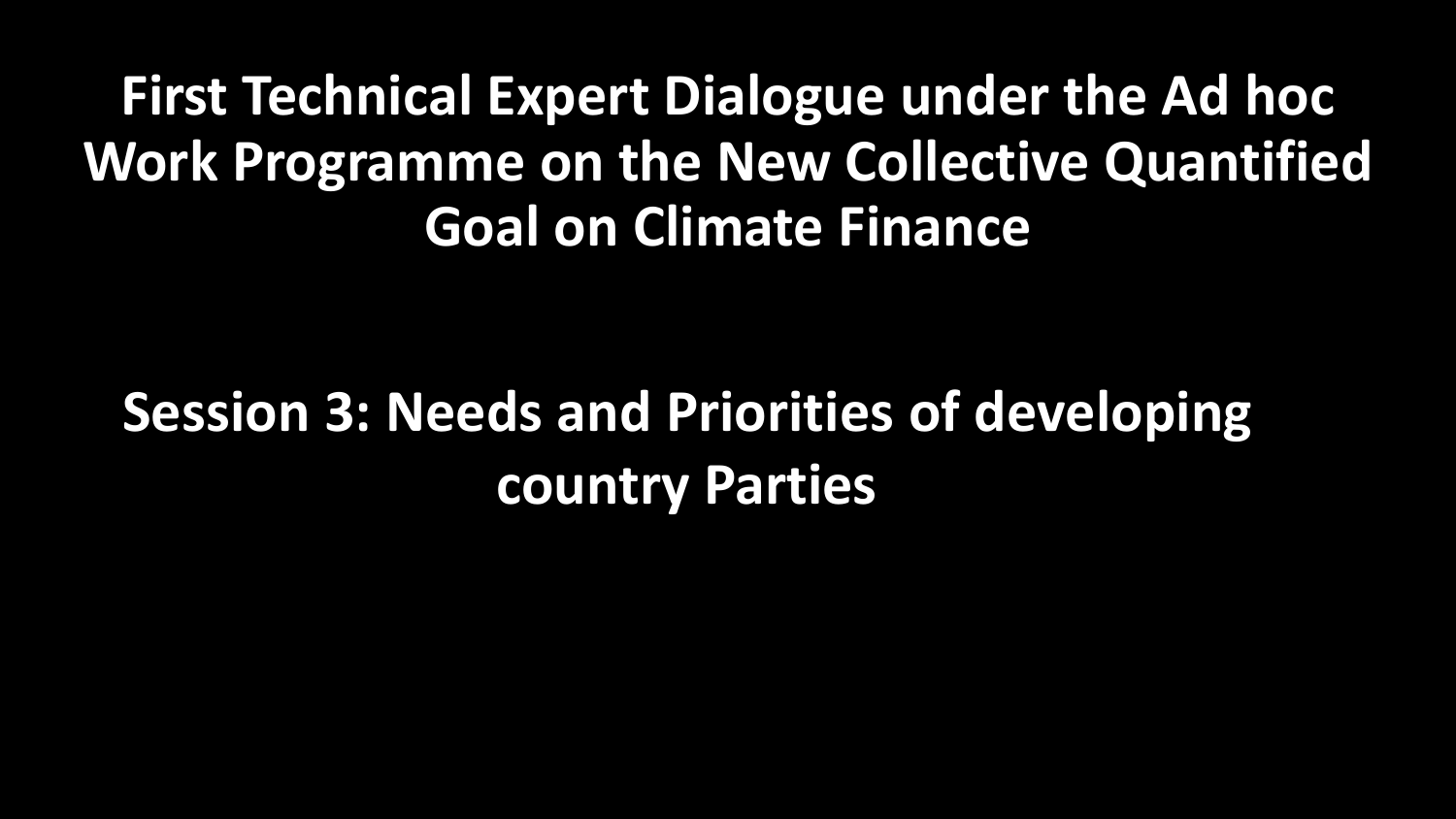### STAKEHOLDER ENGAGEMENT AND INPUT

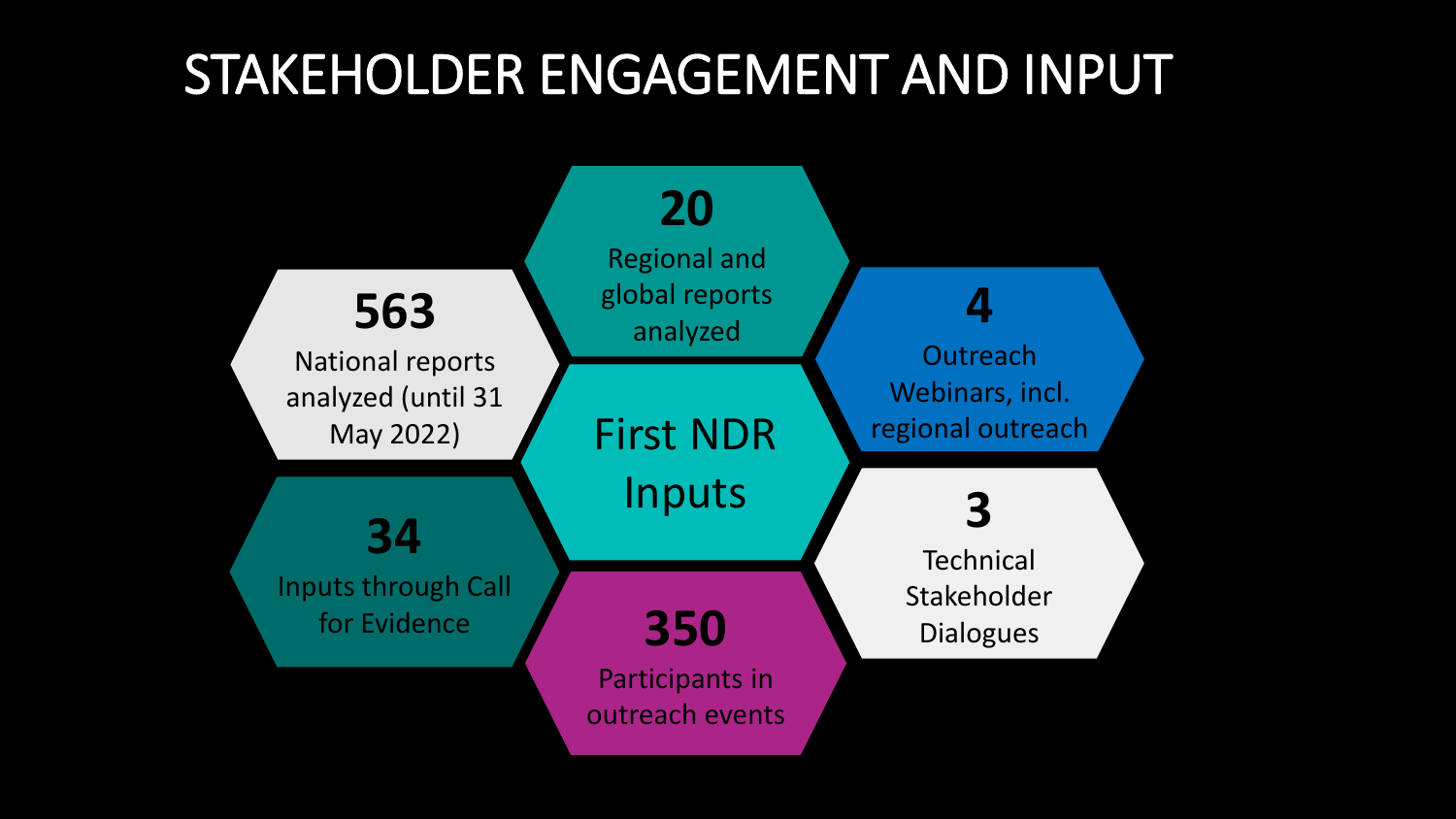### **OVERVIEW OF THE NEEDS BY TYPE OF NATIONAL REPORT**

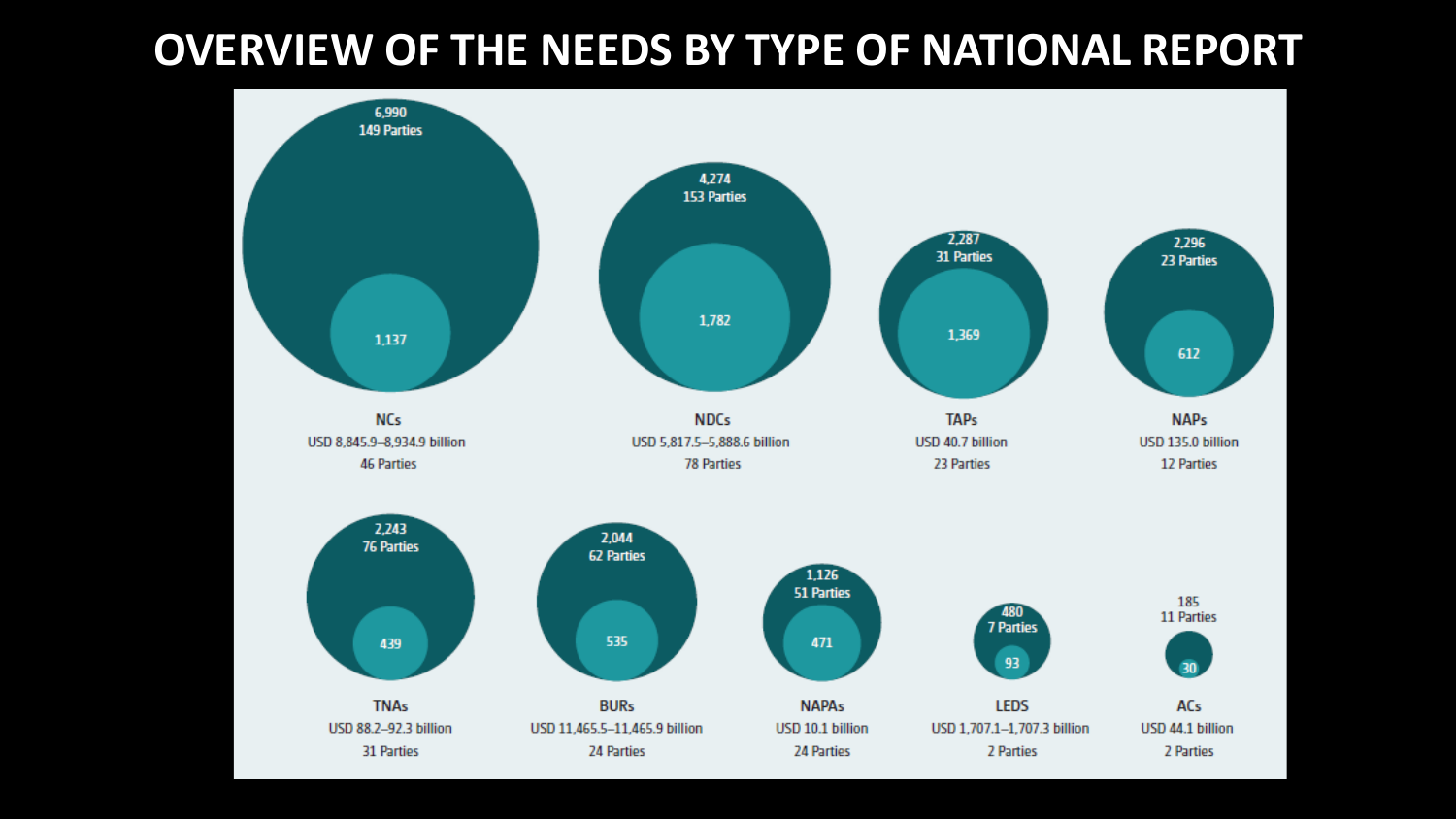|                                                                           |                         | <b>No of Needs</b> | No of<br><b>Costed</b><br><b>Needs</b> |                             | <b>Needs Amount</b> |  |
|---------------------------------------------------------------------------|-------------------------|--------------------|----------------------------------------|-----------------------------|---------------------|--|
| <b>Report</b>                                                             |                         |                    |                                        | % of costed<br><b>Needs</b> | $\ln$               |  |
|                                                                           |                         |                    |                                        |                             | <b>USD billion</b>  |  |
| <b>National Communications</b>                                            | 149                     | 6990               | 1137                                   | 16%                         | $8,845 - 8,934$     |  |
| <b>Nationally Determined</b><br><b>Contributions (NDCs)</b>               | 153                     | 4274               | 1782                                   | 41%                         | $5,817 - 5,888$     |  |
| <b>Technology Action Plans</b>                                            | 31                      | 2287               | 1369                                   | 60%                         | 41                  |  |
| <b>National Adaptation Plans</b>                                          | 23                      | 2296               | 612                                    | 27%                         | 135                 |  |
| <b>Technology Needs Assessment</b>                                        | 76                      | 2243               | 439                                    | 20%                         | $88.2 - 92.3$       |  |
| <b>Biennial Update Reports</b>                                            | 62                      | 2044               | 535                                    | 26%                         | 11,465 - 546        |  |
| <b>National Adaptation</b><br><b>Programme of Actions</b>                 | 51                      | 1126               | 471                                    | 41%                         | $10.1$              |  |
| Long-term low greenhouse gas<br>emission development<br><b>strategies</b> | $\overline{\mathbf{z}}$ | 480                | 93                                     | 19%                         | 1,707               |  |
| <b>Adaptation Communications</b>                                          | 11                      | 185                | 30                                     | 16%                         | 44.1                |  |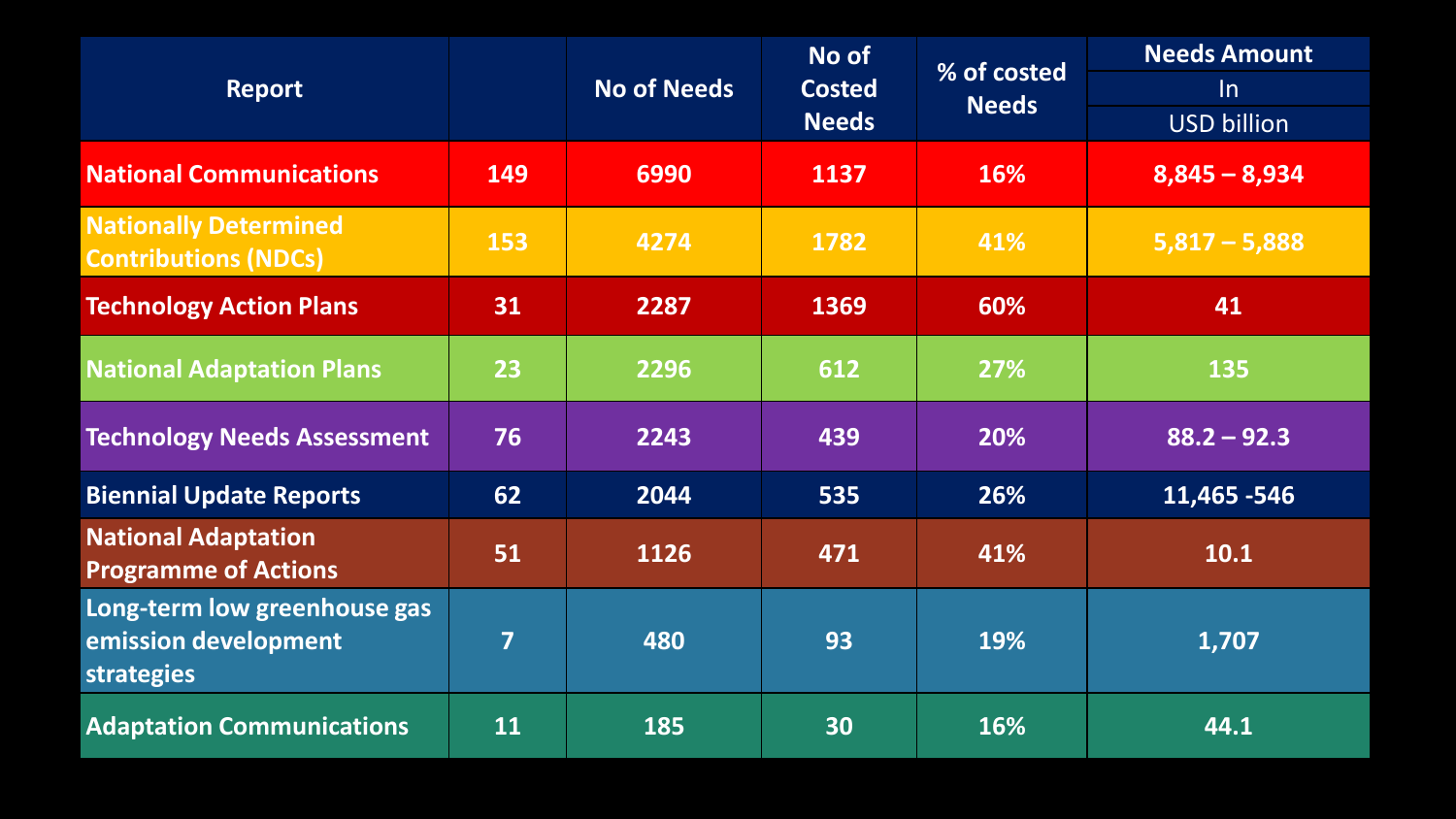

**Adaptation identified needs (87–3,841) costing (USD 22 bn - USD 5.3 trillion)** 

**Mitigation identified needs (267–2,579) costing (USD 10 bn - USD 3.8 trillion)**

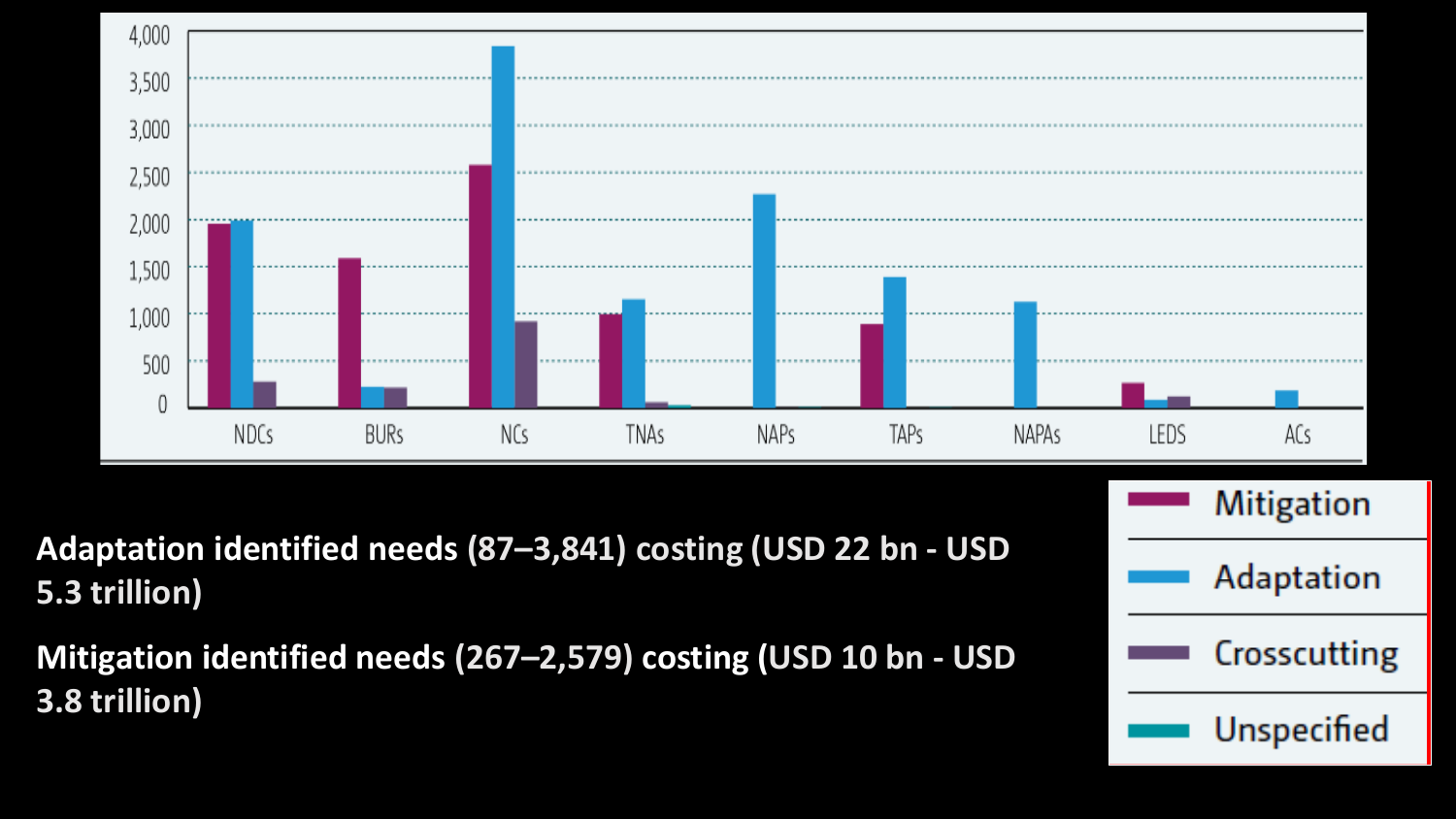### **NEEDS IDENTIFIED IN REGIONAL AND GLOBAL REPORTS**

#### • **MITIGATION**

- **Climate economic modelling** for below 2 °C scenarios (USD 2.4–4.8 trillion in annual energy-related investment needs)
- Investment opportunities from **national plans and targets** (USD 23.8–29.4 trillion from 2016 to 2030)
- Investment estimates for **conditional NDC targets** (e.g. USD 715 billion in Africa)
- **ADAPTATION**
- **Bottom-up national and sectorbased studies** (USD 140–300 billion annually by 2030)
- Measuring **impacts to GDP** (e.g. USD 289.2–440.5 billion up to 2030 in Africa)
- **Incremental investment needed** to upgrade or retrofit infrastructure (USD 11–670 billion in annual incremental costs)A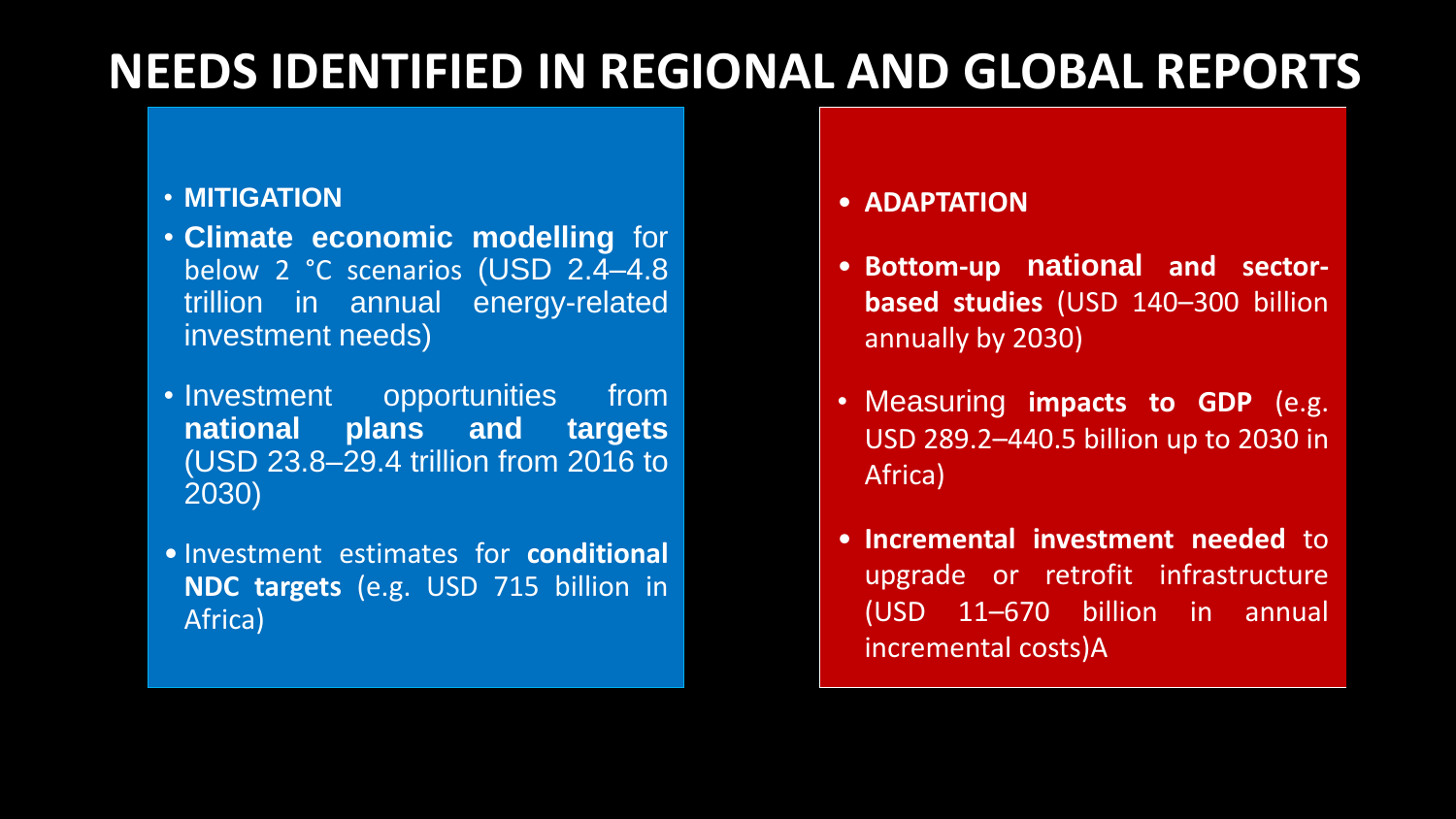| <b>MITIGATION</b>                                                     | <b>ENERGY</b> | <b>WASTE AND</b><br><b>SANITATION</b> | <b>LAND USE AND</b><br><b>FORESTRY</b> | <b>TRANSPORT</b> | <b>AGRICULTURE</b> |
|-----------------------------------------------------------------------|---------------|---------------------------------------|----------------------------------------|------------------|--------------------|
| <b>Nationally</b><br><b>Determined</b><br><b>Contributions (NDCs)</b> | 47%           | 9%                                    | 20%                                    | 16%              | 9%                 |
| <b>Biennial Update</b><br><b>Reports</b>                              | 55%           | 10%                                   | 15%                                    | 13%              | 8%                 |
| <b>National</b><br><b>Communications</b>                              | 53%           | 8%                                    | 17%                                    | 13%              | 9%                 |
| <b>Technology Needs</b><br><b>Assessment 877</b>                      | 58%           | 10%                                   | 10%                                    | 13%              | 9%                 |
| <b>Technology Action</b><br><b>Plans</b>                              | 66%           | 7%                                    | 4%                                     | 10%              | 12%                |